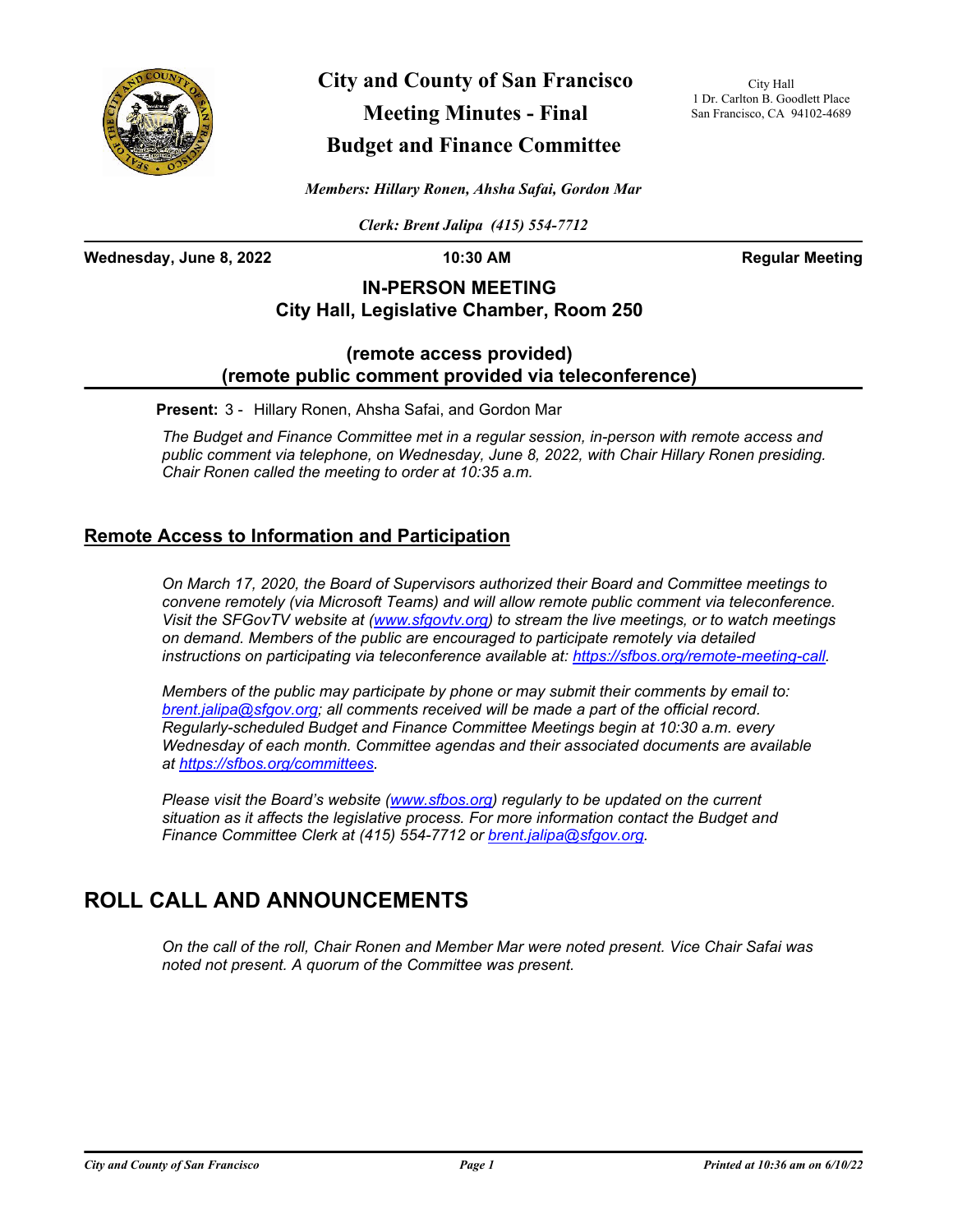## **COMMUNICATIONS**

*Brent Jalipa, Budget and Finance Committee Clerk, instructed members of the public, when general public comment is called, to contribute live comments for up to two minutes in-person or by dialing the provided telephone number. In-person public comment will be taken before remote public comment is called. Those who are providing public comment remotely must dial \* 3 to be*  added to the remote queue to speak. Written comments may be submitted through email *(brent.jalipa@sfgov.org) or the U.S. Postal Service at City Hall, 1 Dr. Carlton B. Goodlett Place, Room 244, San Francisco, CA 94102.*

# **AGENDA CHANGES**

*There were no agenda changes.*

# **REGULAR AGENDA**

*Vice Chair Safai was noted present at 10:40 a.m.*

#### **[Mutual Termination Agreement of Real Property - 2829 Taylor Street - 360 Jefferson Street - Alioto Fish Company, Ltd.] [220438](http://sfgov.legistar.com/gateway.aspx?m=l&id=38630)**

Resolution authorizing the Executive Director of the Port of San Francisco to execute a Mutual Termination Agreement for Port Lease No. L-7491 and Port Lease No. L-9171 between the Port of San Francisco and Alioto Fish Company Ltd., for the restaurant premises located at 2829 Taylor Street and the associated warehouse premises located at 360 Jefferson Street; and to authorize the Executive Director of the Port of San Francisco to enter into amendments or modifications to the Mutual Termination Agreement that do not materially increase the obligations or liabilities to the City and are necessary to effectuate the purposes of this Resolution. (Port) (Fiscal Impact)

04/20/22; RECEIVED FROM DEPARTMENT.

05/03/22; RECEIVED AND ASSIGNED to Budget and Finance Committee.

*Heard in Committee. Speakers: Michael Martin (Port Department); Nicolas Menard (Office of the Budget and Legislative Analyst); provided an overview and responded to questions raised throughout the discussion.*

#### **Chair Ronen moved that this Resolution be RECOMMENDED. The motion carried by the following vote:**

Ayes: 3 - Ronen, Safai, Mar